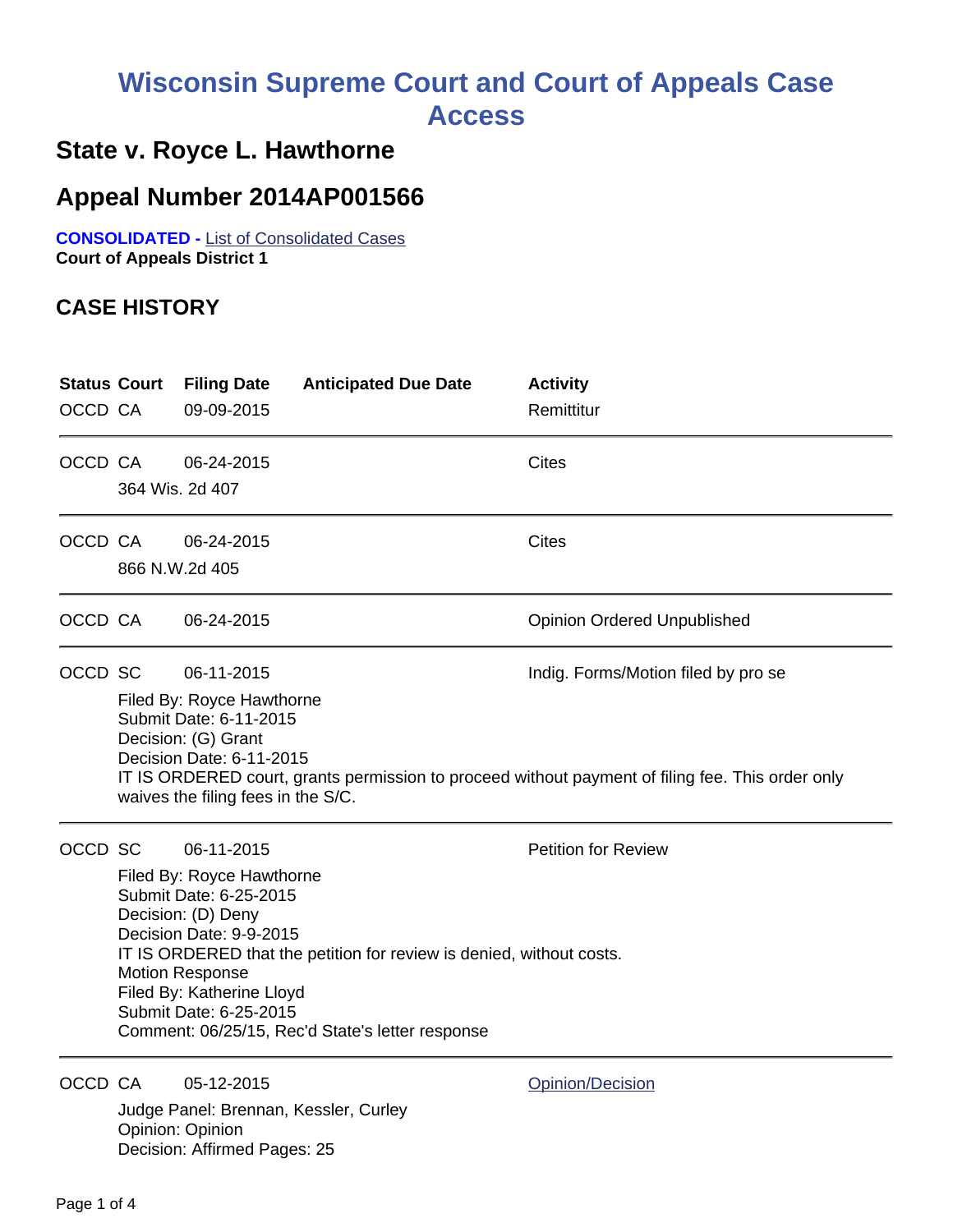|         | Written by: Brennan, Kitty K.<br>Order Text: Orders affirmed                                                                                                                                                                                                                                                                                       |                                                                                                                                                                                                                                                                                                                                                      |                                                                                                                                 |  |  |  |
|---------|----------------------------------------------------------------------------------------------------------------------------------------------------------------------------------------------------------------------------------------------------------------------------------------------------------------------------------------------------|------------------------------------------------------------------------------------------------------------------------------------------------------------------------------------------------------------------------------------------------------------------------------------------------------------------------------------------------------|---------------------------------------------------------------------------------------------------------------------------------|--|--|--|
| OCCD CA |                                                                                                                                                                                                                                                                                                                                                    | 02-03-2015                                                                                                                                                                                                                                                                                                                                           | <b>Submitted on Briefs</b>                                                                                                      |  |  |  |
| OCCD CA |                                                                                                                                                                                                                                                                                                                                                    | 12-19-2014                                                                                                                                                                                                                                                                                                                                           | <b>Briefs Received At State Law Library</b>                                                                                     |  |  |  |
| OCCD CA |                                                                                                                                                                                                                                                                                                                                                    | 12-03-2014                                                                                                                                                                                                                                                                                                                                           | Record and Briefs Sent to District 1                                                                                            |  |  |  |
| OCCD CA |                                                                                                                                                                                                                                                                                                                                                    | 11-28-2014                                                                                                                                                                                                                                                                                                                                           | <b>Reply Brief</b><br><b>Reply Brief</b>                                                                                        |  |  |  |
|         |                                                                                                                                                                                                                                                                                                                                                    | Filed By: Royce Hawthorne                                                                                                                                                                                                                                                                                                                            |                                                                                                                                 |  |  |  |
|         |                                                                                                                                                                                                                                                                                                                                                    | Comment: Reply Brief Appx to Reply Brief                                                                                                                                                                                                                                                                                                             |                                                                                                                                 |  |  |  |
| OCCD CA |                                                                                                                                                                                                                                                                                                                                                    | 11-21-2014                                                                                                                                                                                                                                                                                                                                           | Brief of Respondent(s)<br><b>Brief of Respondent(s)</b>                                                                         |  |  |  |
|         |                                                                                                                                                                                                                                                                                                                                                    | Filed By: Katherine Lloyd                                                                                                                                                                                                                                                                                                                            |                                                                                                                                 |  |  |  |
|         |                                                                                                                                                                                                                                                                                                                                                    | Comment: Appx to Brief of Respondent(s)                                                                                                                                                                                                                                                                                                              |                                                                                                                                 |  |  |  |
| OCCD CA | 11-17-2014<br><b>Motion for Miscellaneous Relief</b><br>Filed By: Royce Hawthorne<br>Submit Date: 11-17-2014<br>Decision: (D) Deny<br>Decision Date: 11-19-2014<br>IT IS ORDERED the motion seeking "procedural default" is construed as a motion to reconsider and is<br>denied.<br>Comment: Motion to find State delinquent in filing it's brief |                                                                                                                                                                                                                                                                                                                                                      |                                                                                                                                 |  |  |  |
| OCCD CA |                                                                                                                                                                                                                                                                                                                                                    | 11-11-2014<br>Motion to Extend Time<br>Filed By: Katherine Lloyd<br>Submit Date: 11-11-2014<br>Decision: (G) Grant<br>Decision Date: 11-13-2014<br>IT IS ORDERED the deadline for the State of WI. to file its brief is extended through 11/28/14. See Wis.<br>Stat. Rule 809.82(2)(a) (2011-12).<br>See BRS event due on 11-28-2014<br>Comment: 2nd |                                                                                                                                 |  |  |  |
| OCCD CA |                                                                                                                                                                                                                                                                                                                                                    | 10-09-2014<br>Filed By: Katherine Lloyd<br>Submit Date: 10-9-2014<br>Decision: (G) Grant<br>Decision Date: 10-10-2014<br>See WIS. STAT. RULE 809.82(2)(a) (2011-12).<br>See BRS event due on 11-12-2014                                                                                                                                              | Motion to Extend Time<br>IT IS ORDERED that the deadline for the State to file its brief is extended through November 12, 2014. |  |  |  |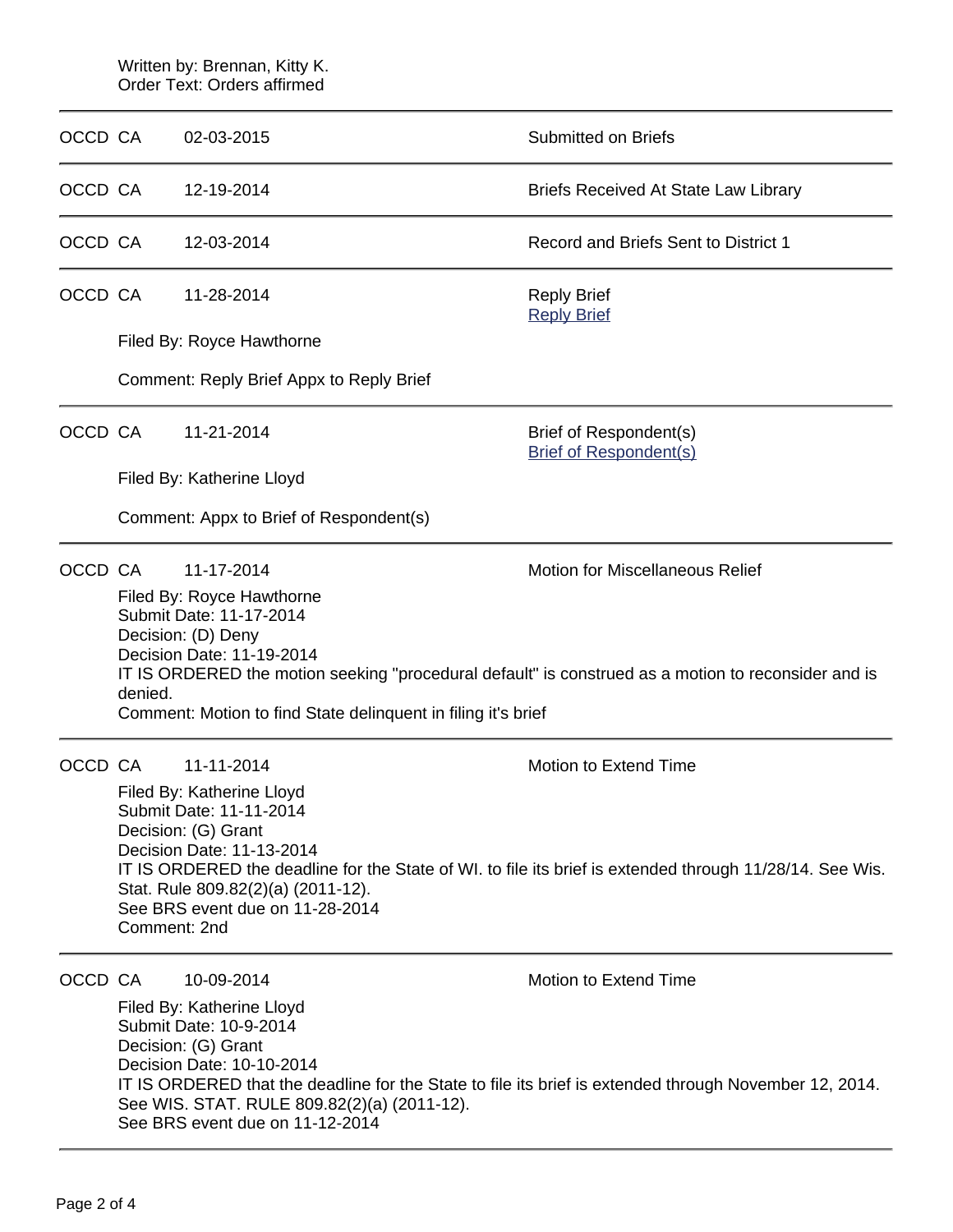| OCCD CA |                                                                                                                                                                                                                                                                                                     | 09-23-2014                                                   | <b>Attorney Change</b>                                       |  |  |  |  |
|---------|-----------------------------------------------------------------------------------------------------------------------------------------------------------------------------------------------------------------------------------------------------------------------------------------------------|--------------------------------------------------------------|--------------------------------------------------------------|--|--|--|--|
|         | Comment: Withdrew Gregory M. Weber, AAG, added Katherine D. Lloyd, AAG.                                                                                                                                                                                                                             |                                                              |                                                              |  |  |  |  |
| OCCD CA |                                                                                                                                                                                                                                                                                                     | 09-23-2014                                                   | <b>Attorney Change</b>                                       |  |  |  |  |
|         | Comment: Withdrew Gregory M. Weber, AAG, added Katherine D. Lloyd, AAG.                                                                                                                                                                                                                             |                                                              |                                                              |  |  |  |  |
| OCCD CA |                                                                                                                                                                                                                                                                                                     | 09-12-2014                                                   | <b>Consolidated Case</b>                                     |  |  |  |  |
|         | Comment: [2014AP001567, 2014AP001566]                                                                                                                                                                                                                                                               |                                                              |                                                              |  |  |  |  |
| OCCD CA | 09-12-2014                                                                                                                                                                                                                                                                                          |                                                              | Brief & Appx of Appellant(s)<br><b>Brief of Appellant(s)</b> |  |  |  |  |
|         |                                                                                                                                                                                                                                                                                                     | Filed By: Royce Hawthorne                                    |                                                              |  |  |  |  |
|         |                                                                                                                                                                                                                                                                                                     | Comment: Brief of Appellant(s) Appx to Brief of Appellant(s) |                                                              |  |  |  |  |
| OCCD CA |                                                                                                                                                                                                                                                                                                     | 09-11-2014                                                   | Sua Sponte                                                   |  |  |  |  |
|         | Filed By: Unassigned District 1<br>Submit Date: 9-11-2014<br>Decision: (O) Other<br>Decision Date: 9-12-2014<br>IT IS ORDERED that the appellant's brief is accepted for filing. IT IS FURTHER ORDERED that these<br>appeals are consolidated.<br>Comment: Rec'd 4 BAP, Short 1, Consolidate Cases? |                                                              |                                                              |  |  |  |  |
| OCCD CA |                                                                                                                                                                                                                                                                                                     | 08-11-2014                                                   | Letter/Correspondence                                        |  |  |  |  |
|         | Comment: Rec'd from Hawthorne, requested due date of BAP; 08/12/14, Sent response letter                                                                                                                                                                                                            |                                                              |                                                              |  |  |  |  |
| OCCD CA |                                                                                                                                                                                                                                                                                                     | 08-05-2014                                                   | <b>Sealed Documents</b>                                      |  |  |  |  |
|         | Comment: PSI #18                                                                                                                                                                                                                                                                                    |                                                              |                                                              |  |  |  |  |
| OCCD CA |                                                                                                                                                                                                                                                                                                     | 08-05-2014                                                   | Record                                                       |  |  |  |  |
|         | Comment: 1-9 to 74-4                                                                                                                                                                                                                                                                                |                                                              |                                                              |  |  |  |  |
| OCCD CA |                                                                                                                                                                                                                                                                                                     | 07-09-2014                                                   | Notif. Sent-Filing of NAP & Ct. Record                       |  |  |  |  |
| OCCD CA |                                                                                                                                                                                                                                                                                                     | 07-09-2014                                                   | <b>RAP and Guide Sent</b>                                    |  |  |  |  |
| OCCD CA |                                                                                                                                                                                                                                                                                                     | 07-09-2014                                                   | <b>Statement on Transcript</b>                               |  |  |  |  |
|         | Filed By: Royce<br><b>Status Hawthorne: Not Needed</b>                                                                                                                                                                                                                                              |                                                              |                                                              |  |  |  |  |
| OCCD CA |                                                                                                                                                                                                                                                                                                     | 07-09-2014                                                   | Notice of Appeal & Court Record                              |  |  |  |  |
| OCCD CA |                                                                                                                                                                                                                                                                                                     | 07-07-2014<br>Filed By: Royce Hawthorne                      | Indig. Forms/Motion filed by pro se                          |  |  |  |  |